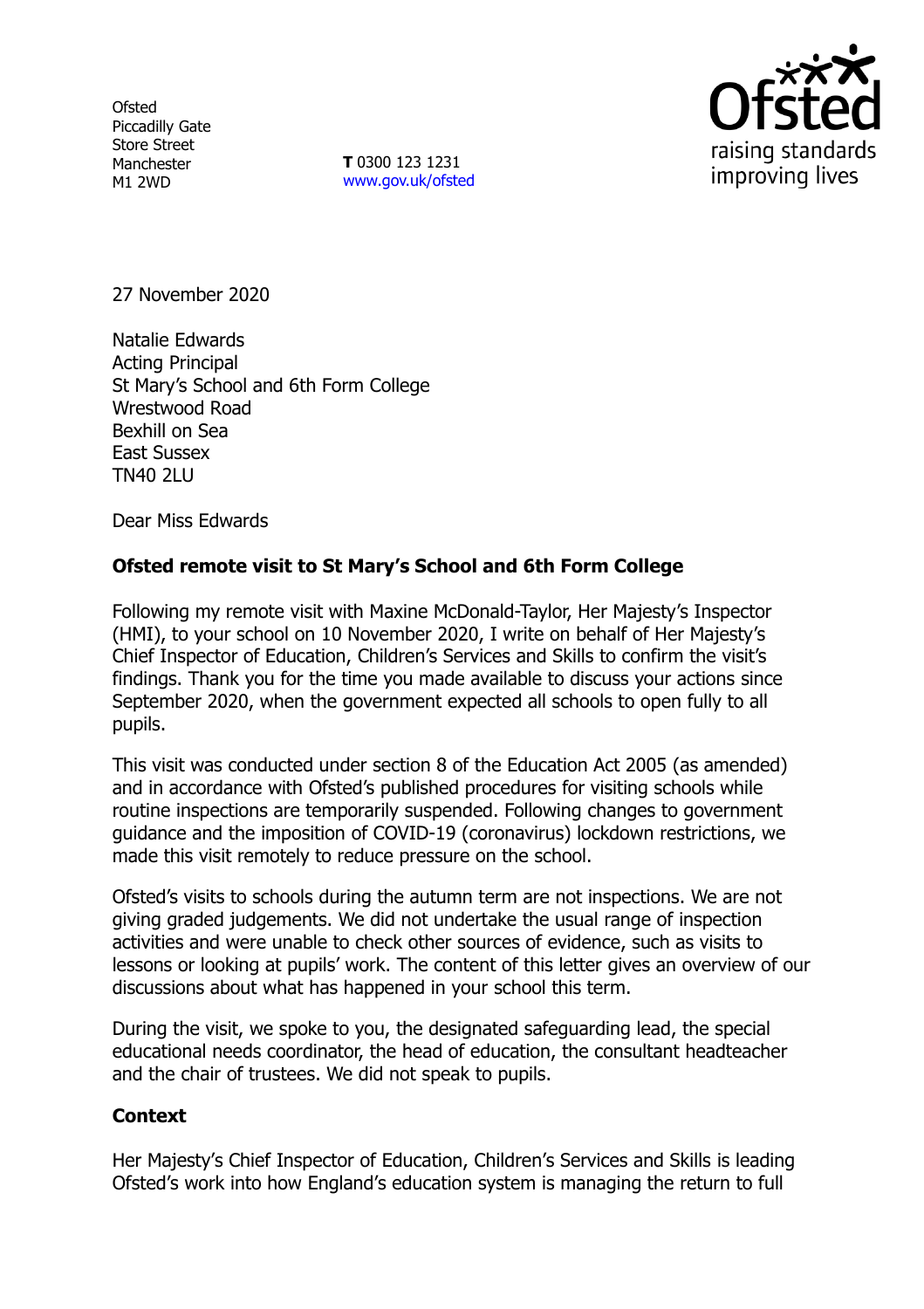

education for pupils, following an extended break in formal schooling due to the COVID-19 pandemic.

In undertaking this focused work, HMI are visiting a broad range of schools. HMI will visit a sample of:

- approximately 1,200 schools across all Ofsted grades (outstanding, good, requires improvement and inadequate)
- maintained schools, academies and free schools, special schools and centres of alternative provision, including those in cities, and coastal, town or rural communities.

The information from this visit will feed into Ofsted's national reporting so that the insights can be shared with the government and the education sector. We did not find any significant concerns during the visit. In such a case, an inspection report would be published on our website and available to parents and carers.

We did not consider your response to COVID-19 during the spring and summer terms 2020, when the school was not open to all pupils.

## **From this visit, inspectors noted that:**

- Just under one third of pupils have had to work at home for a limited period since September.
- $\blacksquare$  Pupils of all ages are studying the usual range of subjects.
- $\blacksquare$  Teachers have checked pupils' new starting points in reading, writing, mathematics, science and speaking and listening. Some pupils have had further specialist speech and language assessments. You found that the amount of previous learning that pupils have retained varies enormously.
- Across all subjects, in each lesson, teachers are making more time than they usually would to check what pupils know, remember and can do. They are using this information to adapt what is taught to meet pupils' needs.
- The school has introduced daily reading lessons in all key stages.
- $\blacksquare$  Current restrictions mean that pupils are not benefiting from community activities intended to prompt them to use their mathematics skills, such as shopping. Where possible, teachers compensate by recreating opportunities in school.
- Pupils in Years 10 and 11, and sixth-form college students, continue to study towards the school's usual range of accreditations. You have reordered different aspects of land-based studies to ensure that pupils can still have the practical experiences required.
- You emphasised to us the importance that leaders attach to working closely with parents and carers to support remote education. You are keen to take